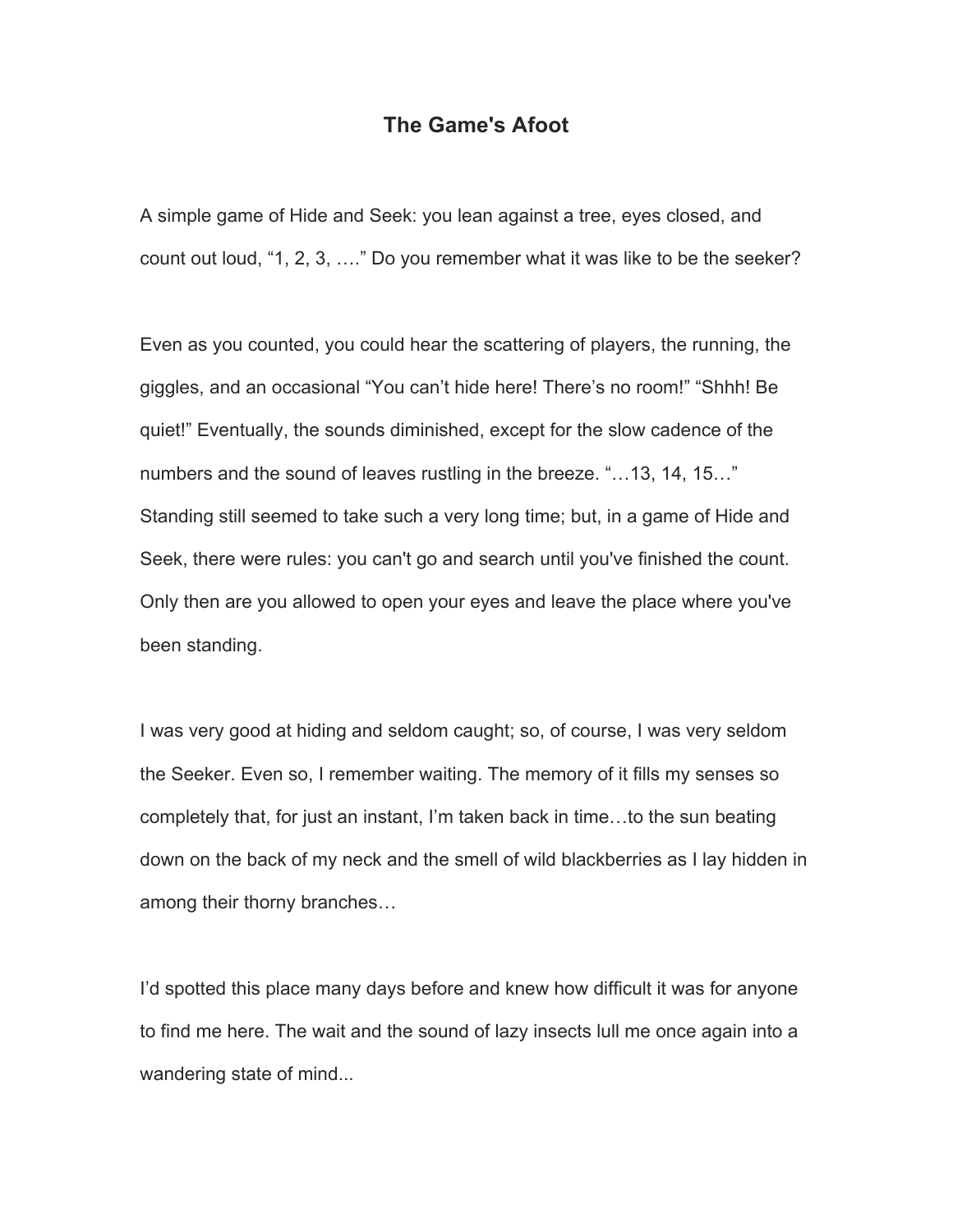I wonder if we're always playing some kind of game, though not always one with such an unmistakable beginning. Sometimes, the game begins without our even knowing it; sometimes it starts when we grow tired of playing other games. This game—the one that we are playing now—was started many years ago. The object is to find a certain hiding place, but be forewarned: It's very hard to see, even though it's close at hand.

## *The Mountain above the Water Line*

*I looked from a long way off, from a different perspective in time and space, and saw you sitting there… a tired and sad expression in your eyes. I wanted to reach out somehow and fix things…to make everything all right. But I couldn't. So, I'm inviting you, now, to come to this place.*

*I live in a house in the middle of a high meadow, and there are wild flowers all around. It's a quiet place, faraway from cities, warm and peaceful. The strange thing is that during the winter, outside and surrounding this meadow, even though a storm rages and the snow can drift to depths of fifteen feet or more, here on this mountain, the faint smell of flowers still mingles with butterflies on the breeze; and the clear stillness of the air is broken only by the buzzing of bees and the occasional cry of a bird in flight.*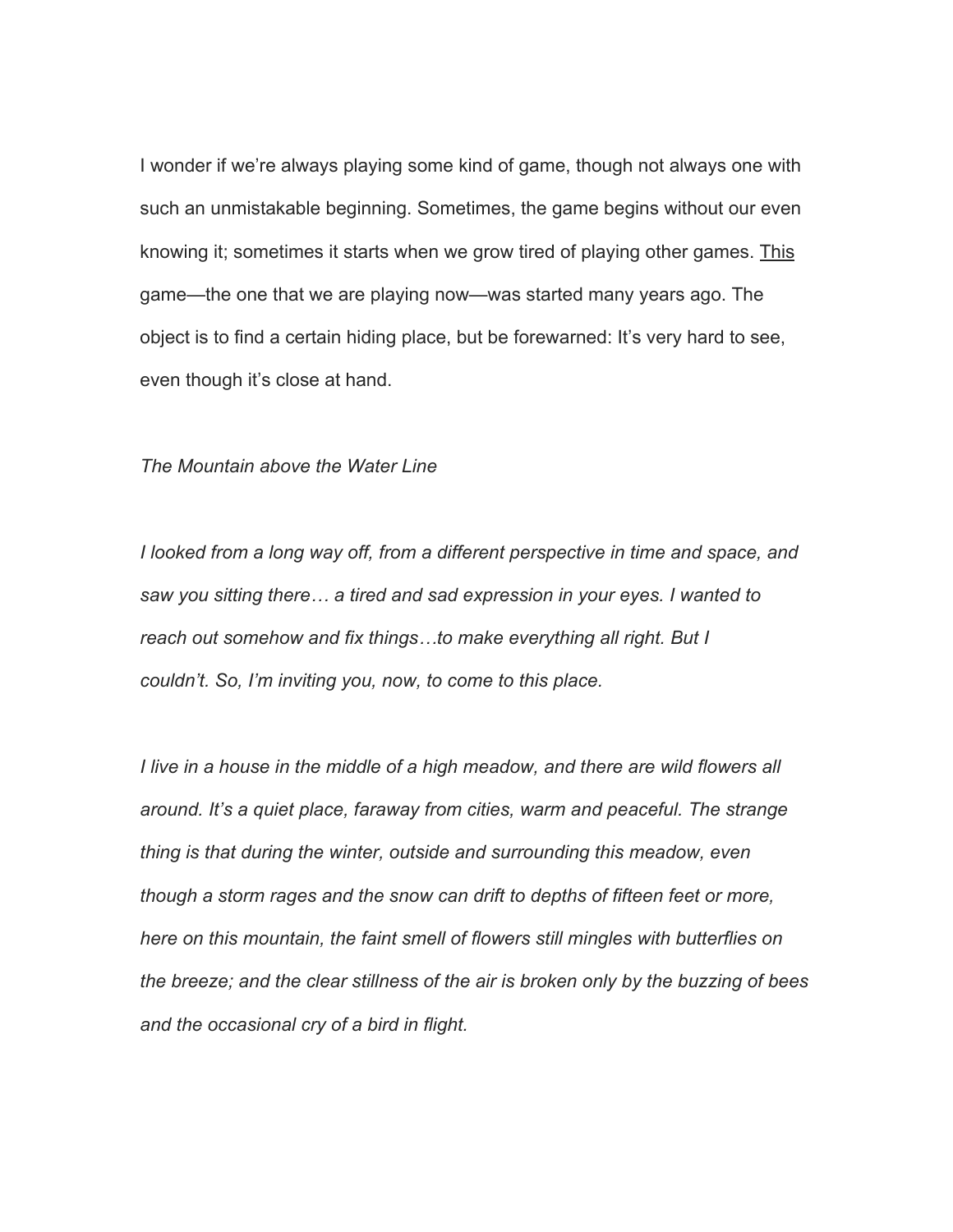*Sometimes, the wild creatures, such as fox and bear and bobcat, come out of the storms to collapse in the warm, sweet smelling grass. Their wounds are healed and their hearts are gentled, and they don't seem to mind one another's company at all, often lying side by side, peacefully, in the sun.*

*Yesterday, I saw a she-wolf drag herself into the meadow, half dead from starvation and covered with raw, ugly wounds; but today, she's lazing about, her eyes are bright and her coat is rough and shining. And there's no sign at all that she'd ever been hurt. She can leave any time she wishes; and, for awhile, a piece of the meadow will surround and stay with her.*

*Please come and visit, my friend. Don't get that stubborn look on your face that I know and love so well. There's no need to weather the storm alone. My Father's mountain is a beautiful place and you can come at any time; but I think that winter is best. Come in the winter if you can…or better still, just before winter begins, because that's the time when miracles are most easily seen.* [From The Stewardship Papers (TSP)]

The rules of *Hide and Seek* have changed a bit since childhood. They now include a movement of the mind (instead of just the body), a seeking of ideas (instead of other children) and a seeing with the heart and mind (instead of with one's eyes). I didn't know the rules and went in search of something without really knowing what I sought….which, by the way, makes it very difficult to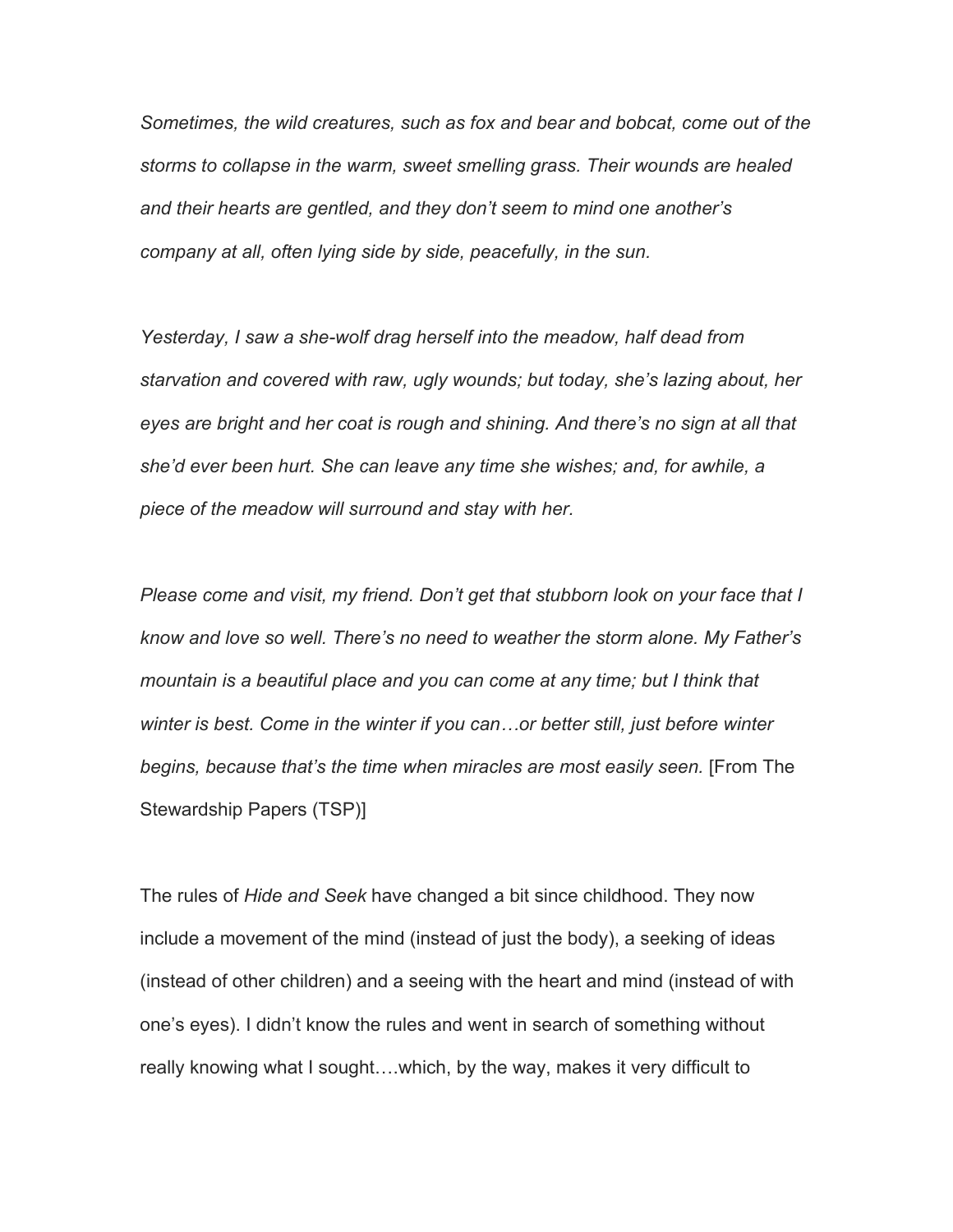identify when it's found.

"God's Mountain" is to people what "people's mountains" are to fish; because living in the world, rather than in heaven, is a lot like living in the water rather than on dry land. It's limiting; it lacks clarity and light, and those living in the water have no conception of what the world above the water line is really like…or even if such a place exists. Underwater creatures have to look straight up to get an undistorted view of what's above the water line; and even then, they wouldn't see a lot. At any other angle, the light from up above would be deflected back, making the water line appear as a silver ceiling to their world, the end of their universe, or a *vault to those who see things from below*.

To fish, the tallest mountains must have seemed to have no tops—their view of towering cliffs stop sharply at the water line, you see. Until, that is, a tiny fish took one small chance and "stuck its neck out," so to speak, then crawled up onto land. We are the product of those who have broken free from watery limitations, and we now know that the mountains in the light and air don't have flat tops, that they support a totally different way of life than what is found beneath the sea. And if a fish can overcome the limitations of its world, then so can we.

But, limitations come in many forms, some as limiting to us as the water line is to fish. In general, though, deliberately choosing to "move on" can be just as difficult for those who are secure in "where they are" as it is for those who are not. After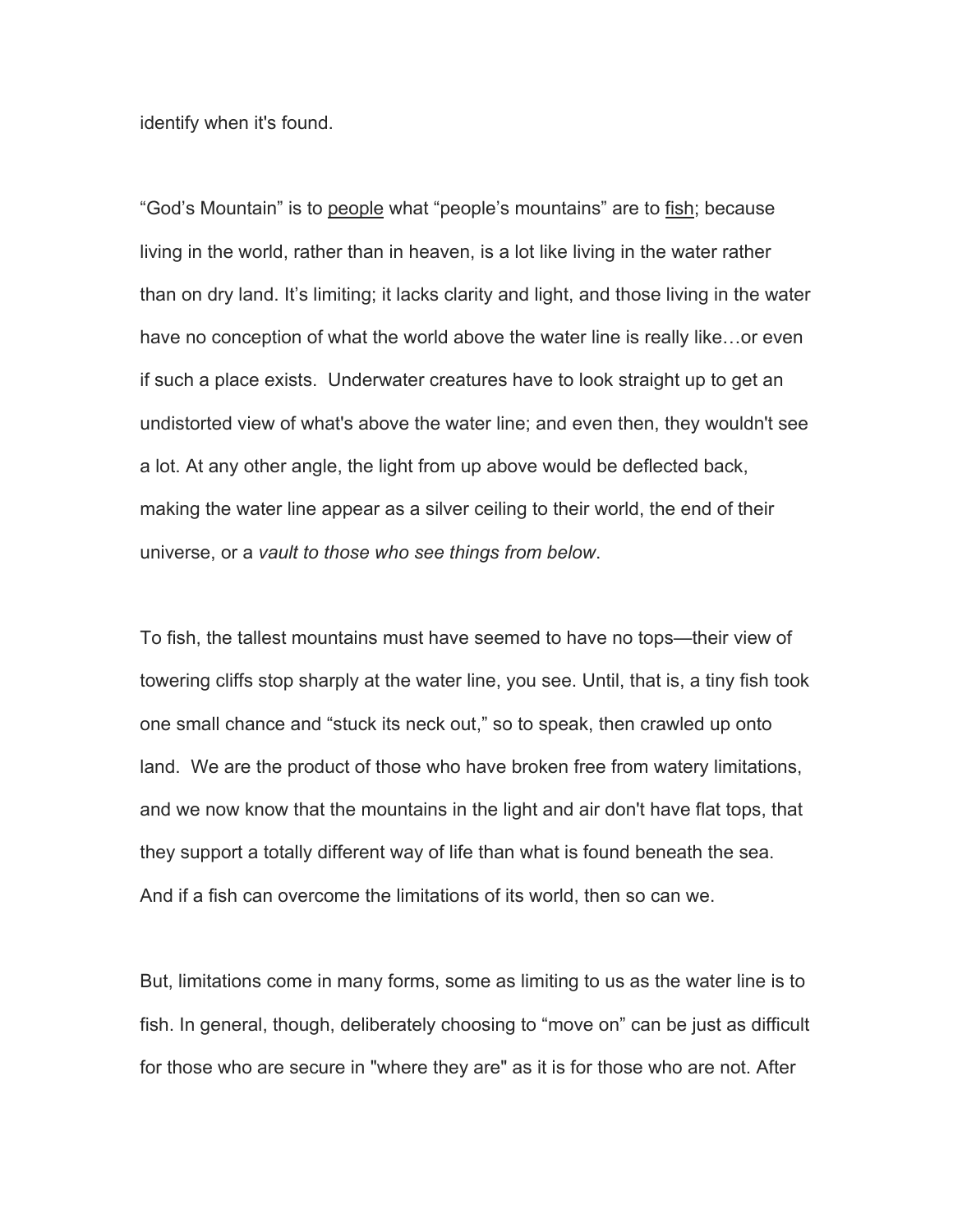all, an object at rest tends to remain at rest…no matter why that object was at rest in the first place. We may choose to stand our ground… but the ground, itself, is moving.

Nothing in this universe stands still. The continents move beneath our feet, while the earth encircles the sun. Even the solar system journeys around the galaxy as the galaxy moves away from its point of origin. In a similar way, the foundations of our ideas are moving, too, sometimes without our even noticing. We may seem to be standing still (may even want to be standing still), but we are like the continents themselves: sometimes moving apart from one another, sometimes merging back together, again, in order to create mountains…or, metaphorically, an uplifting of new ideas.

In other words, there are times when we will be moved, whether we choose to be or not, while at other times, we can decide for ourselves when it is time to move on. Each of us is different. I'm a meanderer and love to wander through colorful meadows of fresh new ideas; however, some might become impatient with this way of moving and are more of a let's-get-on-with-it type of individual. If you've read this far, perhaps you're a bit like me.

However, regardless of how, when or why we move, if we chose to move in the direction of God's Holy Mountain, our perspectives will begin to change in some unexpected ways. We might even end up developing a new way of